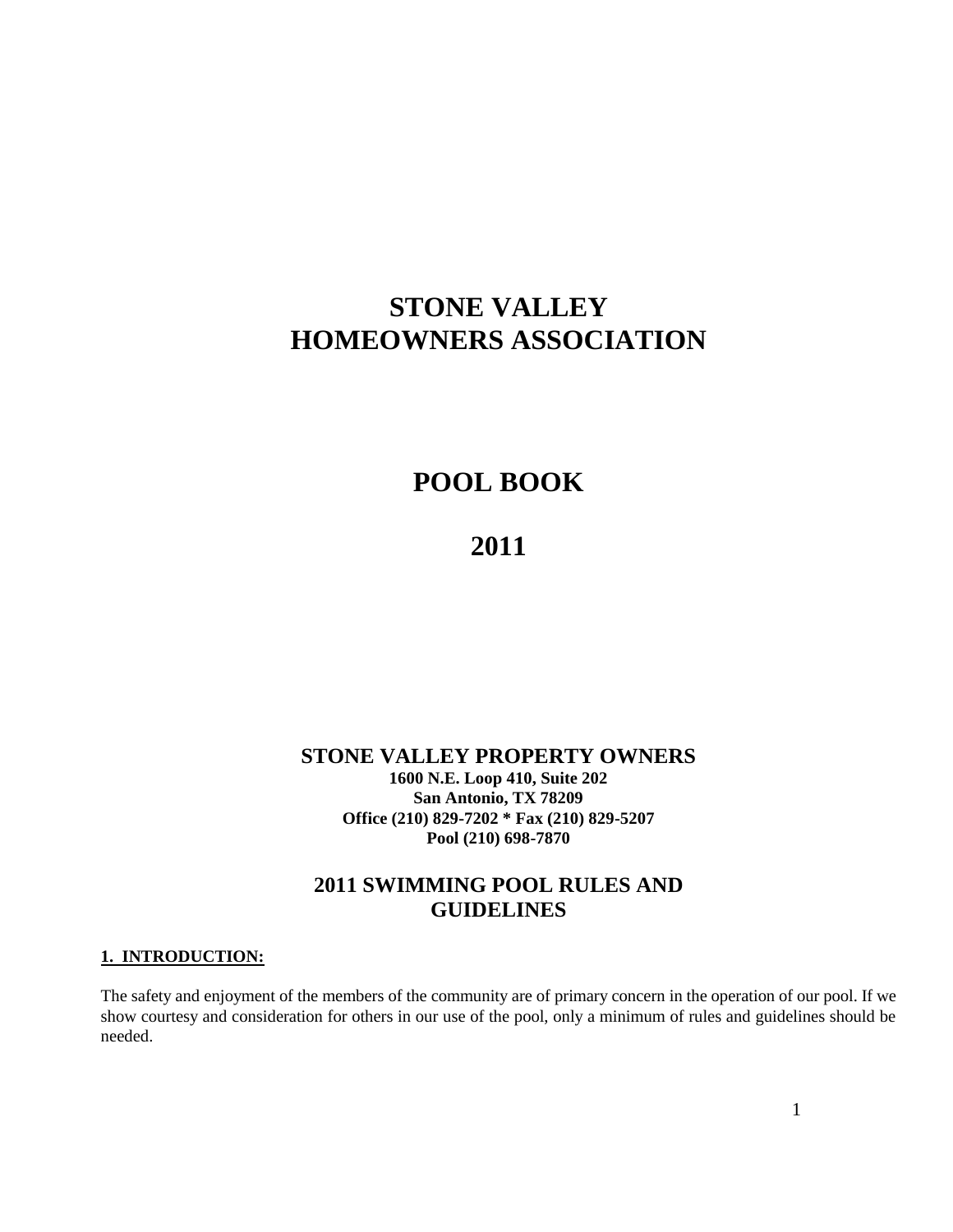#### **2. SCHEDULE & HOURS OF OPERATION:**

#### A. Swim Season Open: **March 12, 2011 through November 12, 2011**

The Association or Pool Manager reserves the right to close the pool at any time for emergency or repair purposes.

#### B. Pool Hours:

**Unsupervised Swimming (No lifeguard),** 

**Sunday through Thursday 6:00 a.m. to 10:00 p.m.** 

**Friday and Saturday 6:00 a.m. to 11:00 p.m.**

#### **FOR LIABILITY PURPOSES - NO ONE UNDER THE AGE OF 14 YEARS IS ALLOWED IN THE FENCED POOL AREA UNLESS ACCOMPANIED BY AN ADULT (18 years or older)**

## **ONE NON-DUPLICABLE KEY IS ISSUED PER FAMILY AFTER WAIVER IS SIGNED**

**Waivers and keys are available at the Association's office. You may also download a waiver from the website. Replacement keys are available for purchase.**

#### **3. ENTRY AND POOL USE:**

- A. **PERSONS USING THE POOL DO SO AT THEIR OWN RISK.** The Association is not responsible for accidents, injuries or loss of personal property. The ultimate responsibility rests with the pool users who are homeowners or renters in the Stone Valley community and Association members.
- **B.** The pool facilities were designed and built for the primary use and recreation of the members.
- C. Only Association members in good standing (i.e., have paid semi-annual assessment), their tenants, and their accompanied guests are permitted to use the pool and pool area.

## **4. GUESTS:**

A. Only members in good standing may bring guests to the pool. The host member must accompany his/her guests at all times, and s(he) is responsible for his/her guests at all times.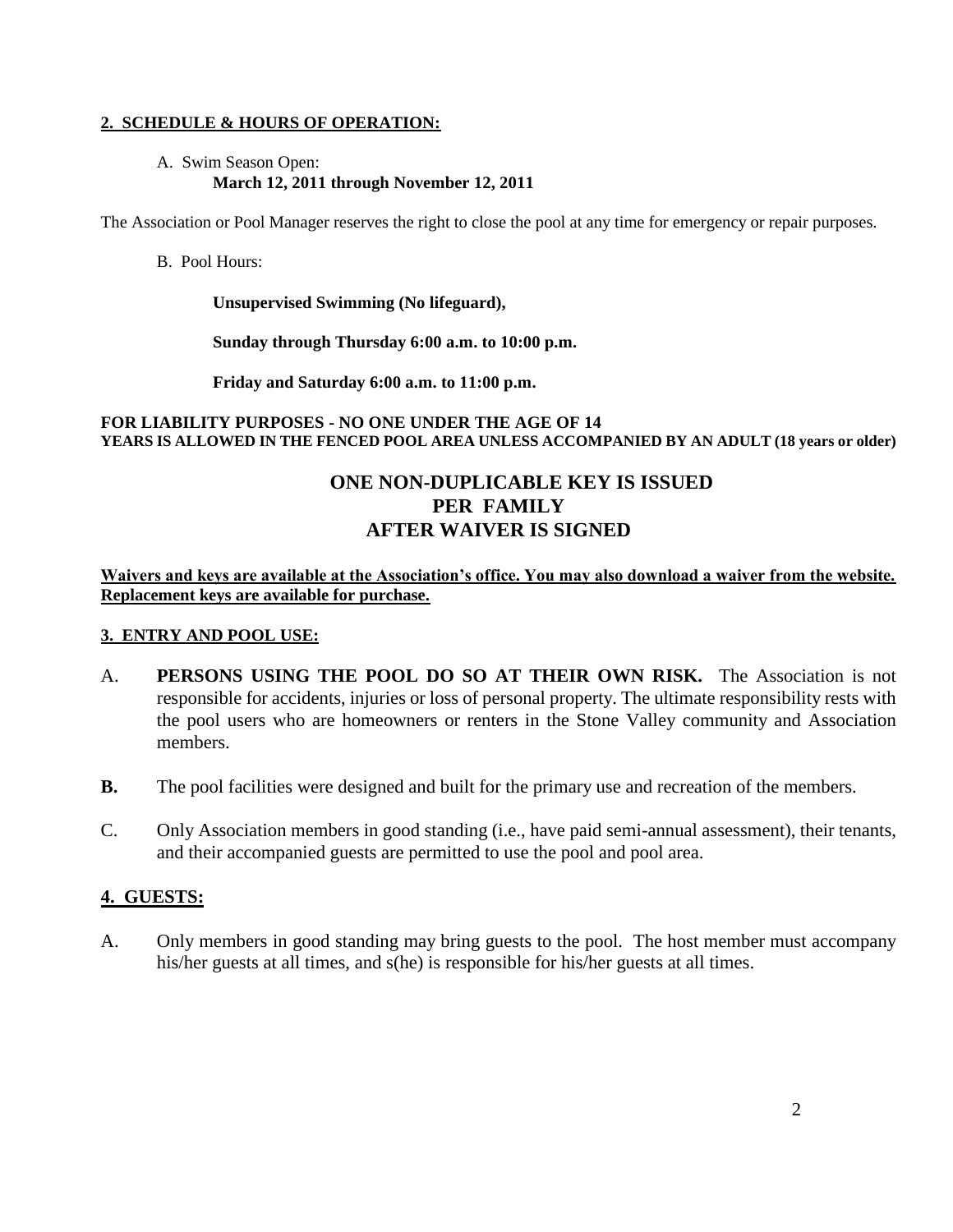B. **A GUEST CANNOT BE A NON-PAID MEMBER OF THE ASSOCIATION COMMUNITY, I.E., ASSOCIATION MEMBERS WHO HAVE NOT PAID THEIR ASSESSMENTS. THESE MEMBERS MAY NOT ENTER THE POOL OR POOL AREA AS A GUEST OF A PAID MEMBER.**

## **5. PARTY RULES**:

- A. No private parties, pool open to homeowners at all times.
- B. No balloons or confetti (clogs filter).
- C. No glass bottles or containers.
- D. Clean up and remove trash.
- E. Please share pool furniture with other homeowners.
- F. Grill can be used by all homeowners.
- G. Gate to pool **must** be closed at all times.

## **6. POOL CONDUCT/GENERAL POOL RULES:**

- A. Smoking is not allowed in the pool and recreational areas.
- B. Pool users must be properly attired in swim wear. No cut-off pants are permitted.
- C. **Children in diapers must wear special swim diapers at all times while in the pools.**
- D. Persons with communicable diseases, open cuts or sores are not allowed in the pool.
- E. Children under fourteen (14) years of age must be accompanied by an adult (18 years or older) while in the pool area.
- F. A responsible adult must be in physical reach of a non-swimmer at all times.
- G. Running, rough play (in or out of pool), excessive splashing and diving are dangerous and are not allowed.
- H. Glass, breakable items and pets can be a health and safety hazard and are not allowed in the pool area.